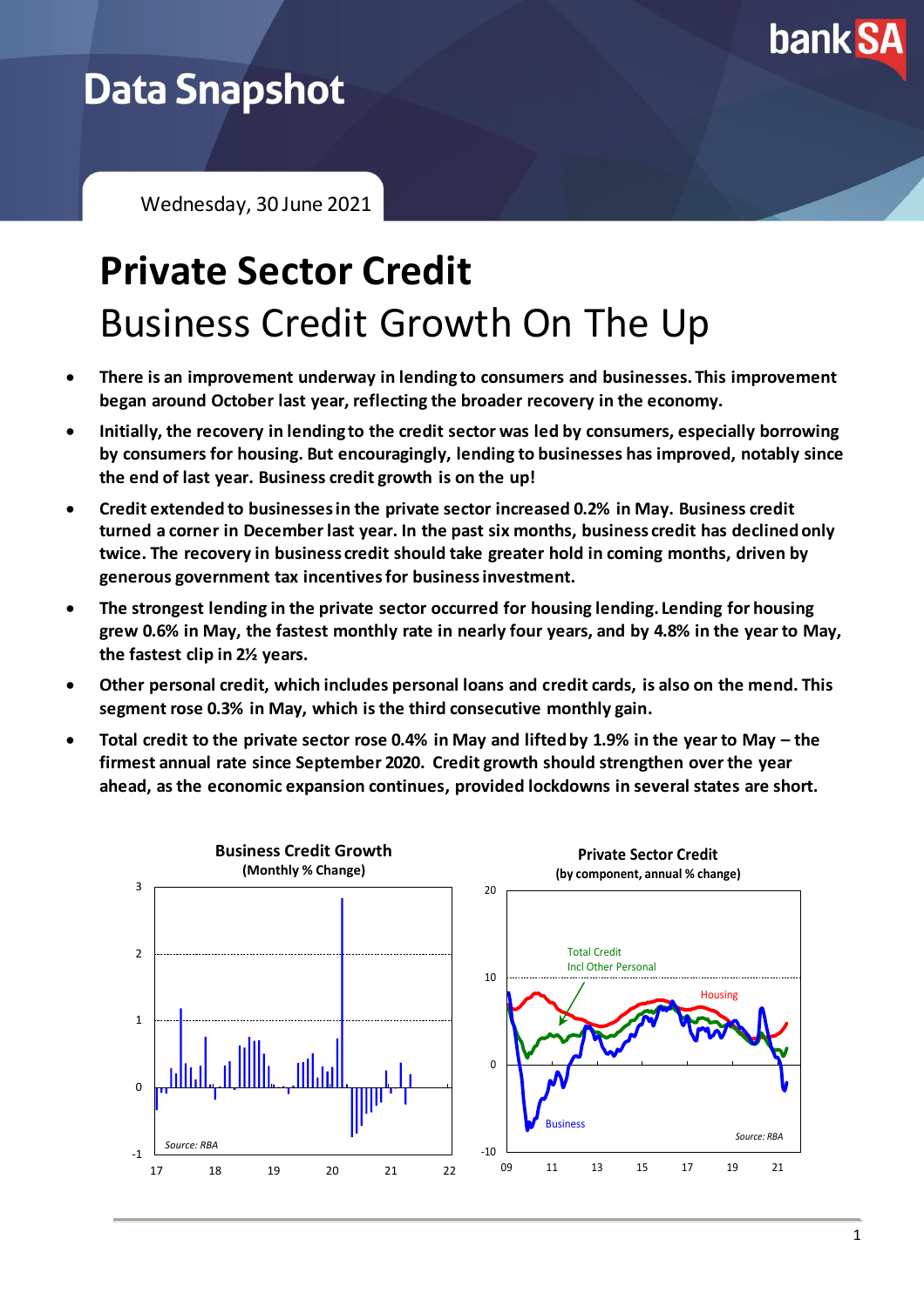There is an improvement underway in lending to consumers and businesses. This improvement began around October last year, reflecting the broader recovery in the economy. Initially, the growth in lending to the credit sector was led by consumers, especially borrowing by consumers for housing. But encouragingly, lending to businesses has turned a corner, notably since the end of last year.

Total credit to the private sector rose 0.4% in May and lifted by 1.9% in the year to May - the strongest annual growth rate since September 2020. This annual clip is likely to accelerate over the rest of 2021, as the economic expansion continues, provided the lockdowns in several states, including NSW, are relatively short.

#### **Housing credit**

The strongest lending in the private sector occurred for lending to households for housing. Lending for housing grew 0.6% in May, the fastest monthly rate in nearly four years, and by 4.8% in the year to May, the fastest clip in 2½ years.

Owner-occupier lending continued to grow faster than investor lending; indeed, this trend has consistently been intact for almost six years. Lending to owner occupiers rose 0.7% in May and 6.6% in the year to May, the fastest annual rate in 2½ years. However, lending to investors has accelerated over recent months, reaching an annual growth rate of 1.6% in May. Policymakers will be eyeing these developments closely for signs of a deterioration in lending standards.

The strengthening demand for credit to households for investors suggests demand for housing remains solid. Dwelling prices have ramped up over the past eight months. Whilst there is some evidence some steam is being lost, the run up still clearly has further to go.

#### **Business credit**

The most encouraging bit of today's data sets was that business credit continued to recover. Credit extended to businesses in the private sector increased 0.2% in May. Business credit has turned a corner in December last year. In the past six months, business credit has declined only twice.

Over the remainder of this year, the recovery in business credit should take greater hold, underpinned by generous government tax incentives to businesses that spend on machinery & equipment.

The low interestrate environment and brighter economic backdrop also suggests businesses have an imperative to grow and expand. This is also reflected in elevated levels of capacity utilisation – as indicated in business surveys. At higher levels of capacity utilisation, businesses are more likely to expand and, hence, seek additional credit.

Business credit growth will also be supported by favourable conditions and confidence. Business conditions and confidence have been around record highs in recent months. The lockdown in the populous parts of NSW and lockdowns in several other states is likely to dent some of this confidence, but provided these lockdowns are short lived, confidence should bounce back quickly.

A survey taken in June by the Australian Bureau of Statistics (ABS) revealed business revenues are improving, especially since the height of the pandemic last year, and that a greater share of businesses is finding it easy or easier to meet financing commitments.

This time last year, one of the biggest concerns for businesses were around future cash flows due to uncertainty about the economic outlook. Large cashflow buffers were built up by businesses that could afford to do so, but they are now being drawn down and as more of these buffers are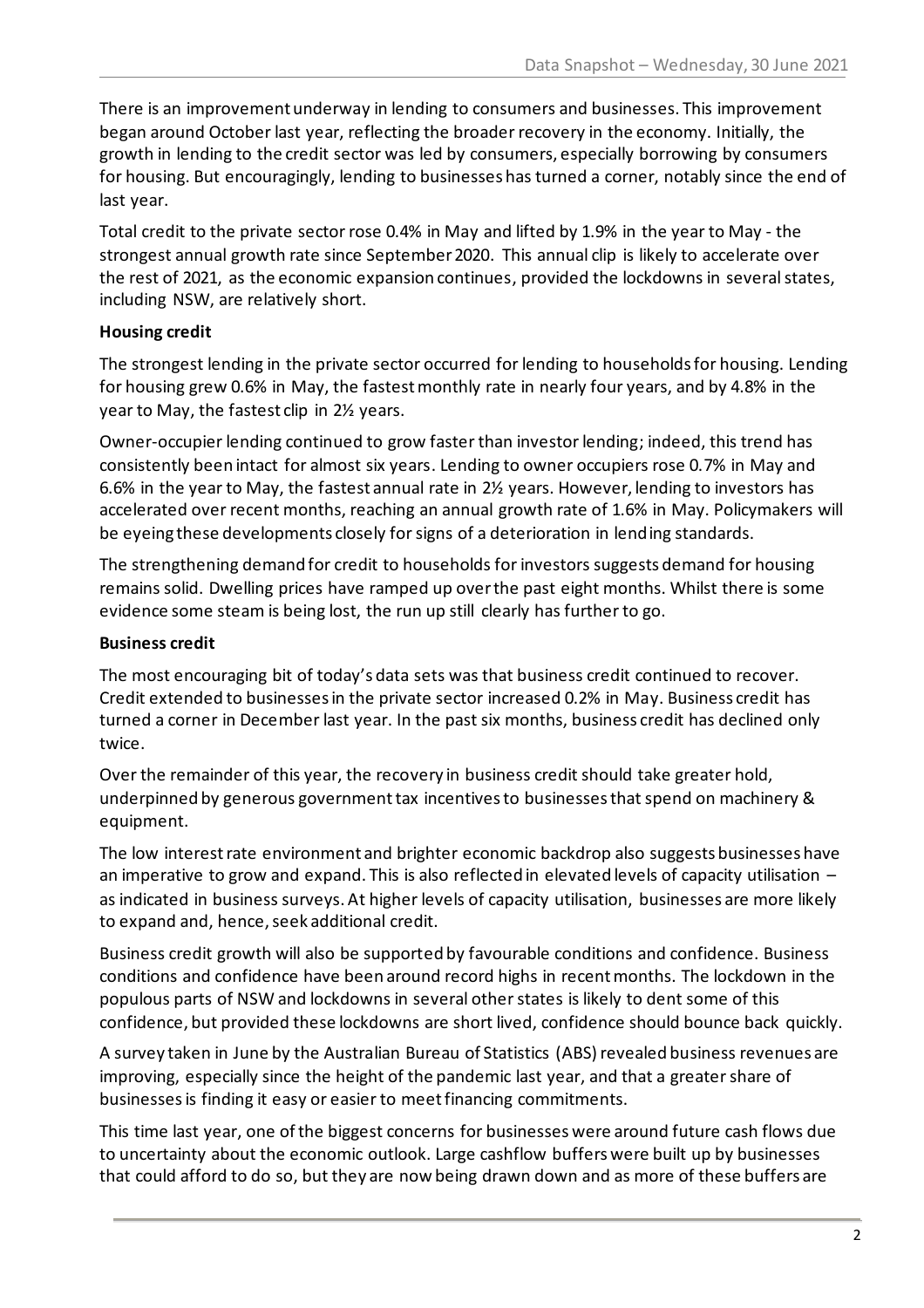eroded, the lift in business credit will be stronger and more sustainable.

Currently, prominent concerns for businesses are labour shortages and finding the right type of labour. Reports of labour shortages have intensified since late last year. The labour market is tightening. Before the end of this year, we anticipate the unemployment rate could move to under 5%. The reopening of international borders will provide some relief to labour shortages, although this is a way off.

#### **Other personal credit**

Other personal credit, which includes personal loans and credit cards, is also on the mend. This segment rose 0.2% in May, which is the third consecutive monthly gain. The annual rate is still in negative territory, but not as deep as it has been. The annual rate has not recorded positive growth since December 2015, but may return to growth in before the end of this year.

> **Besa Deda, Chief Economist** Ph: 02-8254-3251